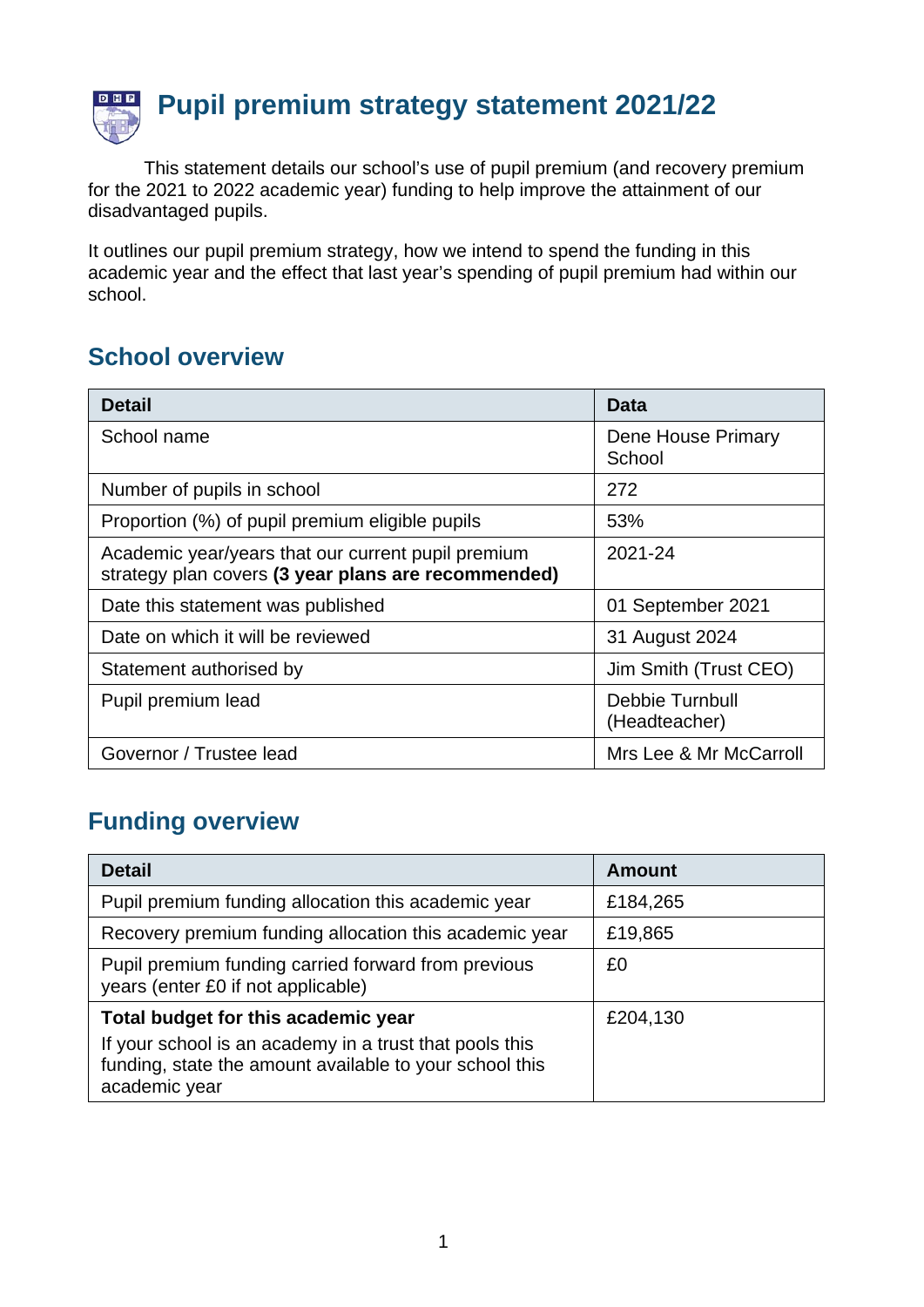# **Part A: Pupil premium strategy plan**

## **Statement of intent**

*You may want to include information on:*

- *What are your ultimate objectives for your disadvantaged pupils?*
- *How does your current pupil premium strategy plan work towards achieving those objectives?*
- *What are the key principles of your strategy plan?*

Children in Dene House Primary School who are eligible for Free School Meals, and consequently generate Pupil Premium, are distributed across the school, varying from 14 to 25 pupils in each year group. 30% of children in receipt of PP funding are also on the SEND register. Because there is a higher than average proportion of children in receipt of additional funding, school's improvement planning and pupil premium strategy are closely linked, with the key elements of language development and literacy focused on over time, to help improve the life chances of disadvantaged pupils, whilst also benefiting non-disadvantaged pupils.

| <b>Distribution</b><br>of PP<br>children<br>across<br>school | <b>YR</b> | Y <sub>1</sub> | <b>Y2</b> | <b>Y3</b> | Y4 | Y5 | <b>Y6</b> | <b>Total</b> |
|--------------------------------------------------------------|-----------|----------------|-----------|-----------|----|----|-----------|--------------|
| Pupil<br>Premium                                             | 18        | 21             | 20        | 20        | 27 | 19 | 20        | 145          |
| Non-Pupil<br>Premium                                         | 19        | 16             | 15        | 15        | 17 | 18 | 27        | 127          |
| Total                                                        | 37        | 37             | 35        | 35        | 44 | 37 | 47        | 272          |

In Dene House Primary School, Leaders at all levels are ambitious for all groups of pupils, but especially for those who experience barriers to learning. Leaders endeavour to ensure that disadvantaged pupils make the same progress as their nondisadvantaged peers, if they have similar starting points, or accelerated progress if they have lower starting points and therefore "catch up" during their time in school.

#### **Desired Long Term Outcomes of Pupil Premium Strategy**

#### *Academic:*

• Disadvantaged pupils will leave YR with levels for attainment at least in-line with those seen nationally for disadvantaged children; the in school difference between disadvantaged and non-disadvantaged children will be in-line with that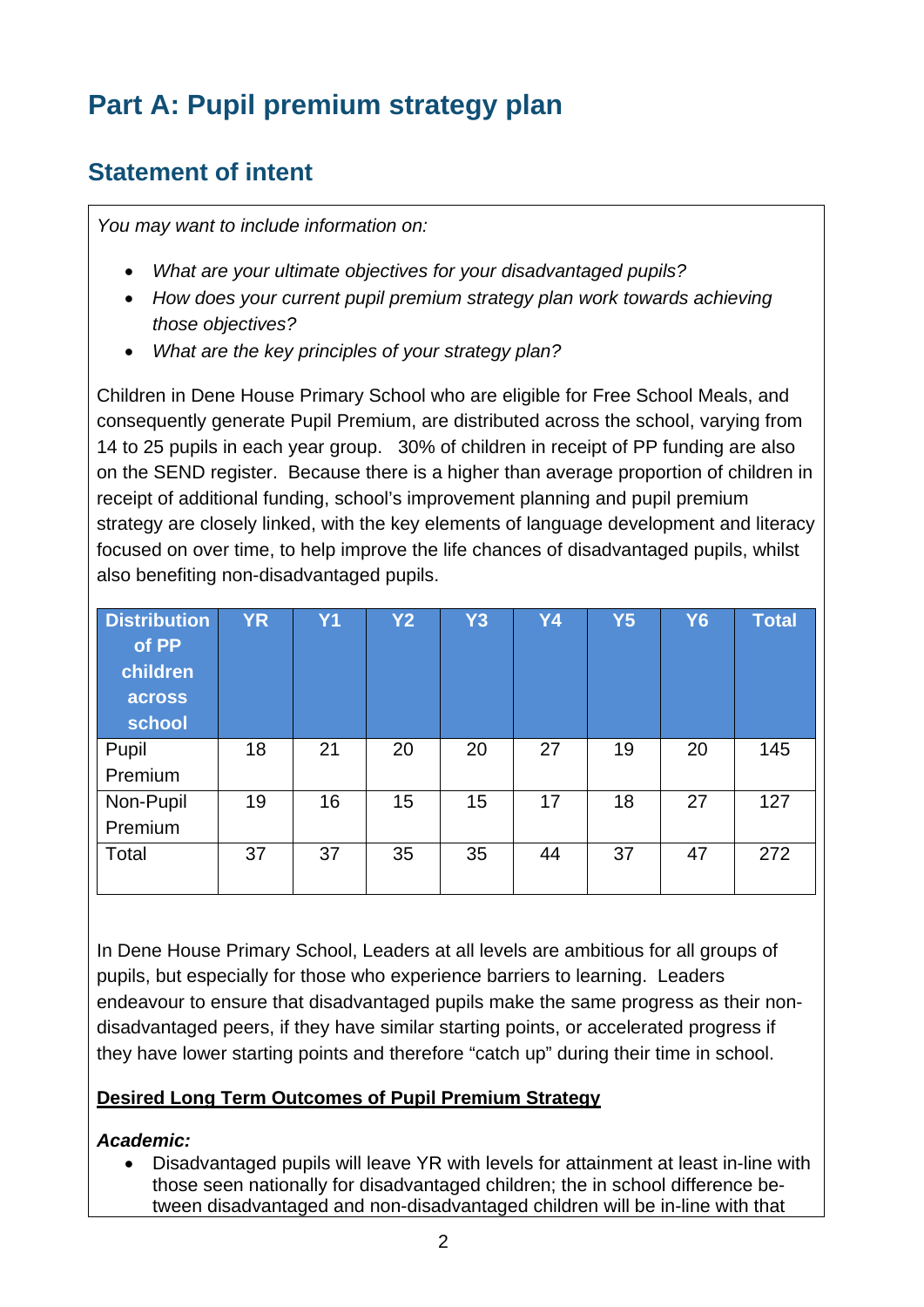seen nationally.

- Disadvantaged children attain at least in-line with pupil premium children nationally for the phonics screener; the in school difference between pupil premium and non-disadvantaged children will be at least in-line with that seen nationally for the phonics screener.
- School's disadvantaged children attain at least in-line with disadvantaged nationally in reading, writing and mathematics at the end of Y2; the in school difference between disadvantaged and non-disadvantaged children will be in-line with that seen nationally.
- School's disadvantaged children attain at least in-line with disadvantaged nationally in reading, writing and mathematics at the end Y6; the in school difference between disadvantaged and non-disadvantaged children will be at least inline/narrower than that seen nationally.
- Disadvantaged children will be able to read fluently with comprehension and understanding relative to their age and ability.

#### *Non-Academic:*

- Disadvantaged children to have attendance which is at least in-line with their disadvantaged peers nationally; the in school attendance gap between non-disadvantaged and disadvantaged children will be in-line with national.
- Disadvantaged children not be disadvantaged by narrowing of the curriculum or lack of access to aspects of school that help to promote cultural and social capital.

In order to achieve the outcomes detailed above, Leaders implement yearly improvement plans focused on literacy and language development, alongside developments in mathematics and improvements in attendance. In addition, Leaders have a long term (4 year plan) for continuous improvement, with these aspects at the forefront of improvement actions.

## **Challenges**

This details the key challenges to achievement that we have identified among our disadvantaged pupils.

| <b>Challenge</b><br>number | Detail of challenge                                                                                                                                                                                                                                                                                           |
|----------------------------|---------------------------------------------------------------------------------------------------------------------------------------------------------------------------------------------------------------------------------------------------------------------------------------------------------------|
|                            | <b>Academic Barriers</b>                                                                                                                                                                                                                                                                                      |
|                            | Pupils who are eligible for Pupil Premium do not enter early years at<br>age related-expectations in communication and language. This means<br>they need to make more progress than their peers to catch up over time<br>and address issues with language [speaking; Listening and attention;<br>vocabulary]. |
|                            | Pupils who are eligible for Pupil Premium have less experiences "on<br>entry" with early literacy and phonological awareness, meaning that<br>there are gaps in their knowledge, understanding and skills, resulting in                                                                                       |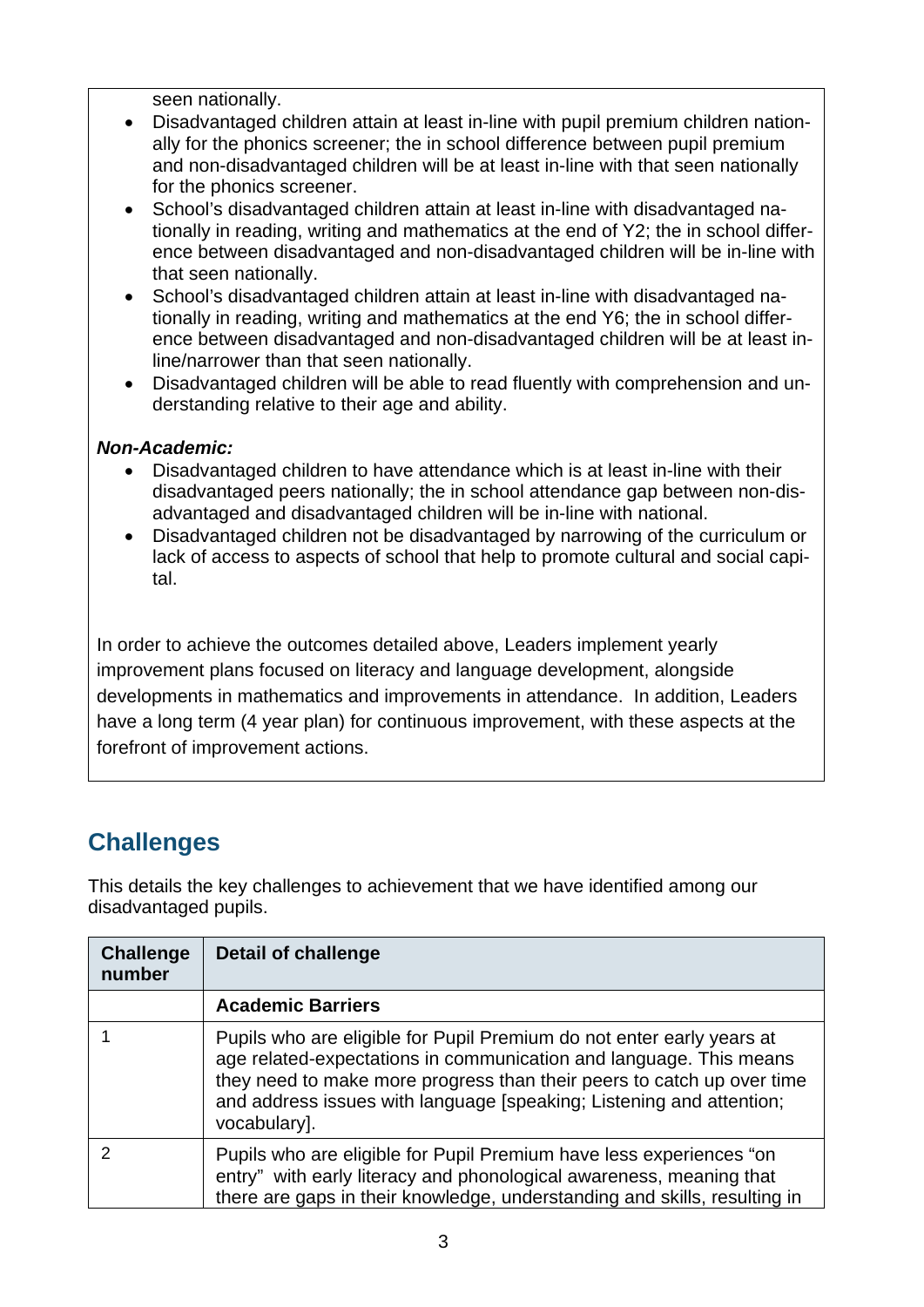|                | slower progress in the acquisition word reading and comprehension<br>skills.                                                                                                                                                                                                                                    |
|----------------|-----------------------------------------------------------------------------------------------------------------------------------------------------------------------------------------------------------------------------------------------------------------------------------------------------------------|
| 3              | On entry assessment shows that pupils who are eligible for Pupil<br>Premium have issues with aspects of physical development, particularly<br>in relation to fine and gross motor control; this impacts on their ability to<br>form letters and write fluently.                                                 |
| 4              | Pupils who are eligible for Pupil Premium have less experiences with<br>early number skills, meaning that there are gaps in their knowledge,<br>understanding and skills, resulting in slower progress in maths since<br>they struggle with the concepts and skills of subitising, counting and<br>cardinality. |
| 5              | A Lack of parental engagement means not all pupils are encouraged to<br>read at home or read regularly to an adult, meaning that they don't get<br>the same opportunities to practise and develop fluency compared to the<br>non-disadvantaged peers.                                                           |
|                | <b>Non-academic Barriers</b>                                                                                                                                                                                                                                                                                    |
| 6              | The emotional resilience of some pupils eligible for pupil premium is low<br>when compared to their peers. This can affect their ability to<br>concentrate on academic activities, especially when tasks are<br>challenging.                                                                                    |
| $\overline{7}$ | Low attendance rates impact on the ability to access learning                                                                                                                                                                                                                                                   |
| 8              | Lack of sufficient funds at home to ensure access to a wide range of<br>educational and cultural experiences                                                                                                                                                                                                    |

## **Intended outcomes**

This explains the outcomes we are aiming for **by the end of our current strategy plan**, and how we will measure whether they have been achieved.

| Intended outcome                                                                                                                                                                                                                       | <b>Success criteria</b>                                                                                                                                                                                                                                                                     |
|----------------------------------------------------------------------------------------------------------------------------------------------------------------------------------------------------------------------------------------|---------------------------------------------------------------------------------------------------------------------------------------------------------------------------------------------------------------------------------------------------------------------------------------------|
| Ensure the vast majority of children<br>develop age-appropriate language and<br>speaking and listening (Oracy) skills<br>through the use of a well-structured,<br>cumulative curriculum and high quality<br>teaching and intervention. | Children to:<br>Demonstrate that they have a wide and<br>varied vocabulary<br>Can articulate themselves clearly<br>Understand the nuances of conversation<br>and dialogue and can engage well in a<br>range of speaking and listening<br>activities.<br>Successfully complete interventions |
|                                                                                                                                                                                                                                        | such as NELI (90%+ success rate)                                                                                                                                                                                                                                                            |
| Ensure that progress for weaker readers<br>accelerates and children catch up quickly<br>through high quality teaching and timely<br>intervention (phonics and fluency).                                                                | Children to:<br>Achieve at least NA for disadvantaged<br>children in the phonics screener.                                                                                                                                                                                                  |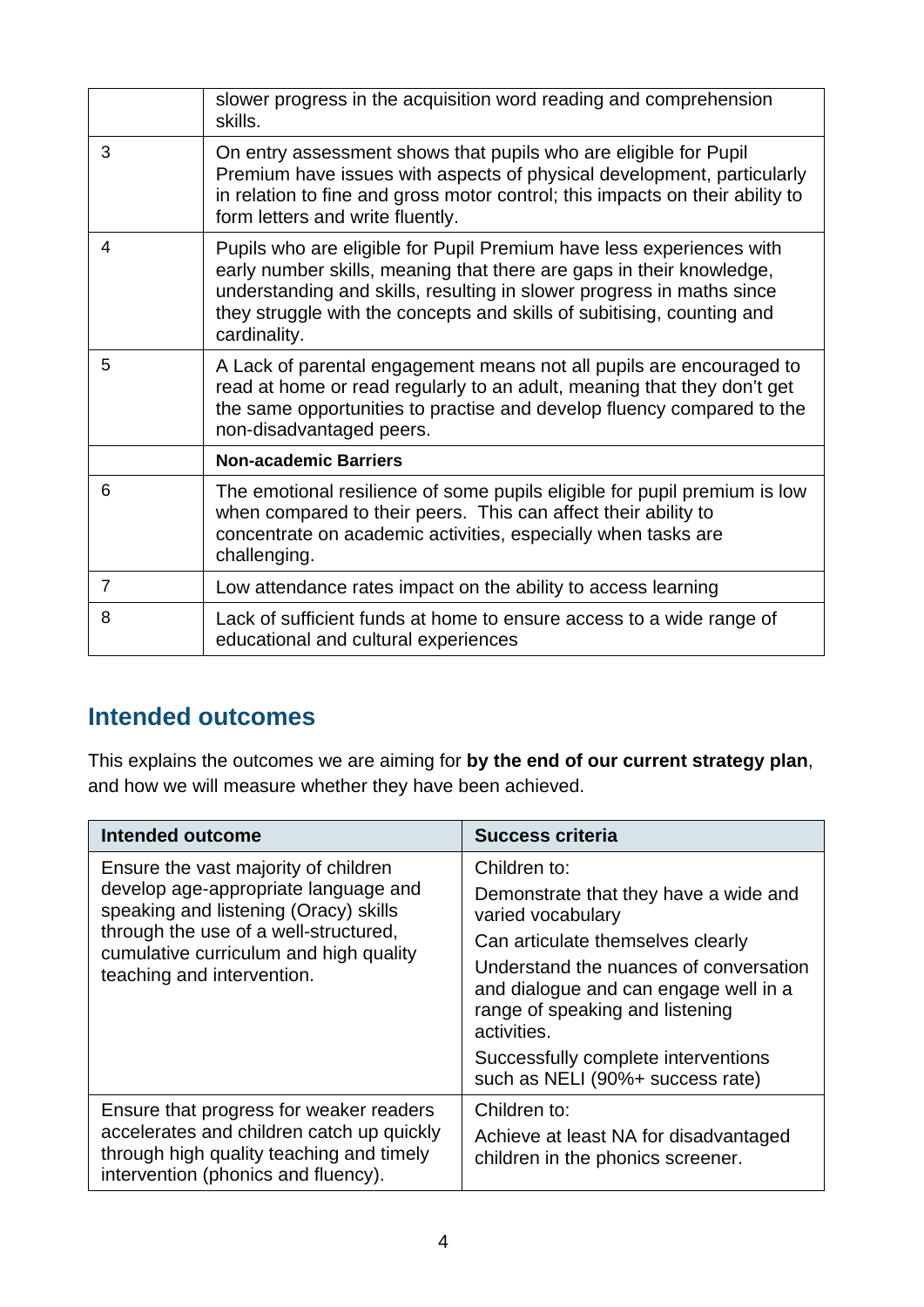| Ensure that children have access to a                                                                                                                                                                                   | Achieve at least NA for disadvantaged<br>pupils at the end of YR, Y2 and Y6.<br>Achieve above the national average<br>progress scores in KS2 Reading (0+).<br>Children to:                                                                                                                                                                                                                 |
|-------------------------------------------------------------------------------------------------------------------------------------------------------------------------------------------------------------------------|--------------------------------------------------------------------------------------------------------------------------------------------------------------------------------------------------------------------------------------------------------------------------------------------------------------------------------------------------------------------------------------------|
| wide range of books and have the<br>opportunity to read regularly (to an adult)<br>to develop fluency and comprehension                                                                                                 | Achieve at least NA for disadvantaged<br>children in the phonics screener.<br>Achieve at least NA for disadvantaged<br>pupils at the end of YR, Y2 and Y6.<br>Achieve above the national average<br>progress scores in KS2 Reading (0+)<br>Report positively about reading and the<br>choice of books on offer<br>Read a range of books and are heard<br>read on a regular (weekly) basis. |
| Ensure children develop automaticity in<br>their writing skills through the<br>development of handwriting, spelling and<br>sentence construction skills through high<br>quality teaching and structured<br>intervention | Children to:<br>Achieve at least NA for disadvantaged<br>pupils at the end of YR, Y2 and Y6.<br>Achieve above the national average<br>progress scores in KS2 Writing (0+).                                                                                                                                                                                                                 |
| Ensure children develop a deep<br>understanding of declarative and<br>procedural maths knowledge and skills<br>through high quality teaching and<br>structured intervention.                                            | Children to:<br>Achieve at least NA for disadvantaged<br>pupils at the end of YR, Y2 and Y6.<br>Achieve above the national average<br>progress scores in KS2 maths (0+).                                                                                                                                                                                                                   |
| Ensure that all groups of children attend<br>regularly (above 96%) to ensure that they<br>can access learning.                                                                                                          | Improve attendance of disadvantaged<br>pupils to NA for non-disadvantaged<br>pupils (96%)                                                                                                                                                                                                                                                                                                  |
| Ensure that children have a wide range of<br>experiences to develop cultural capital.                                                                                                                                   | Children to report positively about the<br>opportunities provide in the main<br>curriculum and through enrichment<br>activities.                                                                                                                                                                                                                                                           |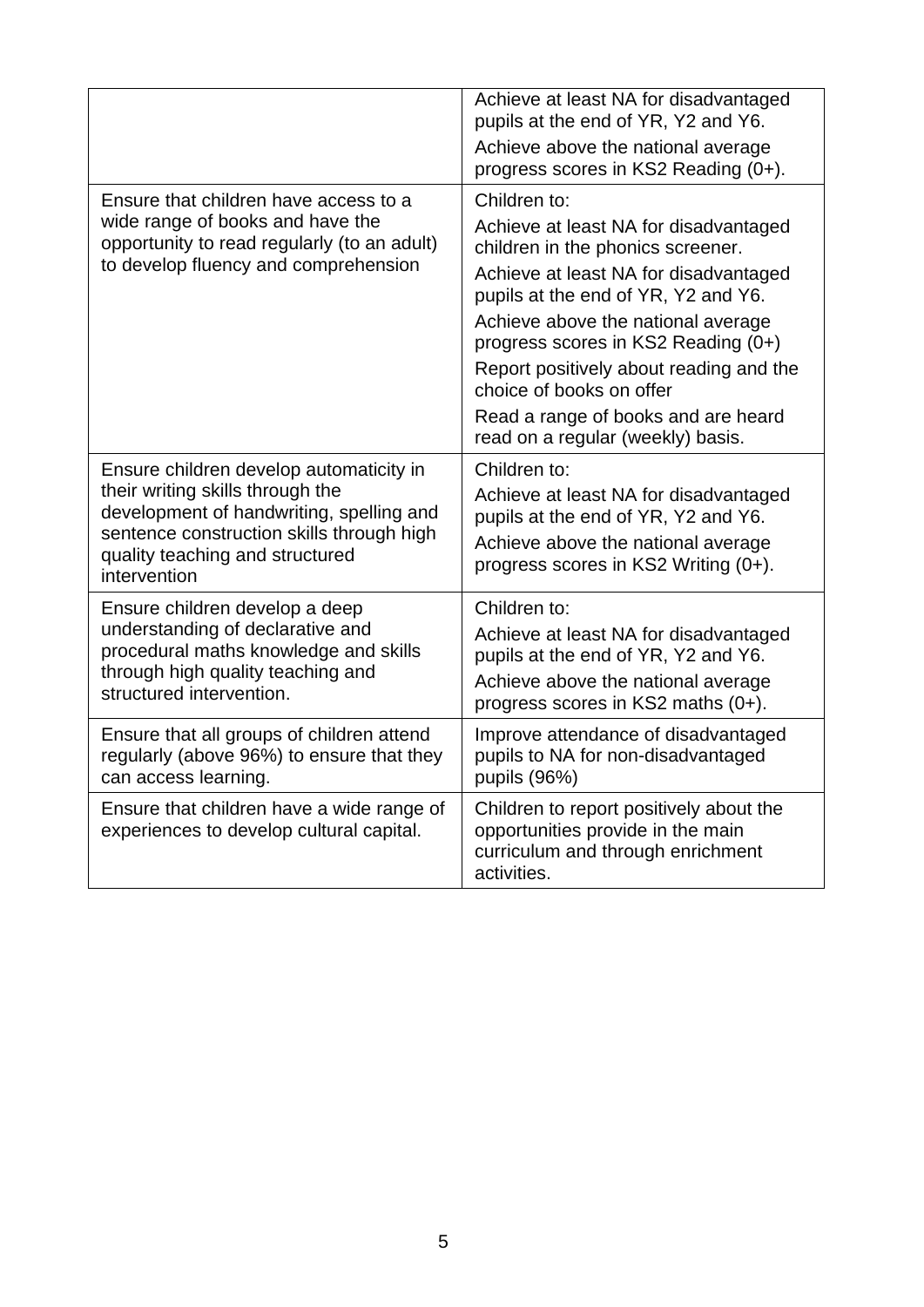## **Activity in this academic year**

This details how we intend to spend our pupil premium (and recovery premium funding) **this academic year** to address the challenges listed above.

## **Teaching (for example, CPD, recruitment and retention)**

Budgeted cost: £ *64,865*

| <b>Activity</b>                                                                                                                    | Evidence that supports this approach                                                                                                                                                                                                                                                                                | <b>Challenge</b><br>number(s)<br>addressed |
|------------------------------------------------------------------------------------------------------------------------------------|---------------------------------------------------------------------------------------------------------------------------------------------------------------------------------------------------------------------------------------------------------------------------------------------------------------------|--------------------------------------------|
| Ensure all<br>relevant staff<br>(including new<br>staff) have<br>received training<br>to support the                               | EEF research recommendations so that Language<br>provides the foundation of thinking and learning and<br>should be prioritised. High quality adult-child interac-<br>tions are important and sometimes described as talk-<br>ing with children rather than just talking to children.                                | 1                                          |
| development of<br>children's<br>language and<br>speaking and<br>listening skills<br>(Oracy) through                                | It is recommended to use a wide range of explicit and<br>implicit approaches including planning the teaching of<br>vocabulary, modelling and extending children's lan-<br>guage and thinking during interactions and activities<br>such as shared reading.                                                          |                                            |
| high quality<br>teaching and<br>guided group<br>intervention:<br>-Embed the use<br>of a progression                                | Collaborative activities that provide opportunities to<br>learn/hear language often also provide opportunities<br>for wider learning through talk. Skills such as social<br>awareness, relationship skills and problem solving are<br>developed, as well as knowledge                                               |                                            |
| model for<br>language<br>development:<br>receptive and<br>expressive<br>language.                                                  | Dialogic Teaching aims to improve pupil<br>engagement and attainment by improving the quality<br>of classroom talk. Teachers are trained in strategies<br>that enable pupils to reason, discuss, argue and<br>explain rather than merely respond, in order to<br>develop higher order thinking and articulacy. This |                                            |
| -Embed the use<br>of a progression<br>model for<br>developing<br>Oracy: linguistic;<br>physical;<br>social/emotional;<br>cognitive | approach appears to show +2 months gains<br>Dialogic Teaching   EEF<br>(educationendowmentfoundation.org.uk)                                                                                                                                                                                                        |                                            |
| -Embed the use<br>of a range of<br>strategies for<br>engaging<br>children in                                                       |                                                                                                                                                                                                                                                                                                                     |                                            |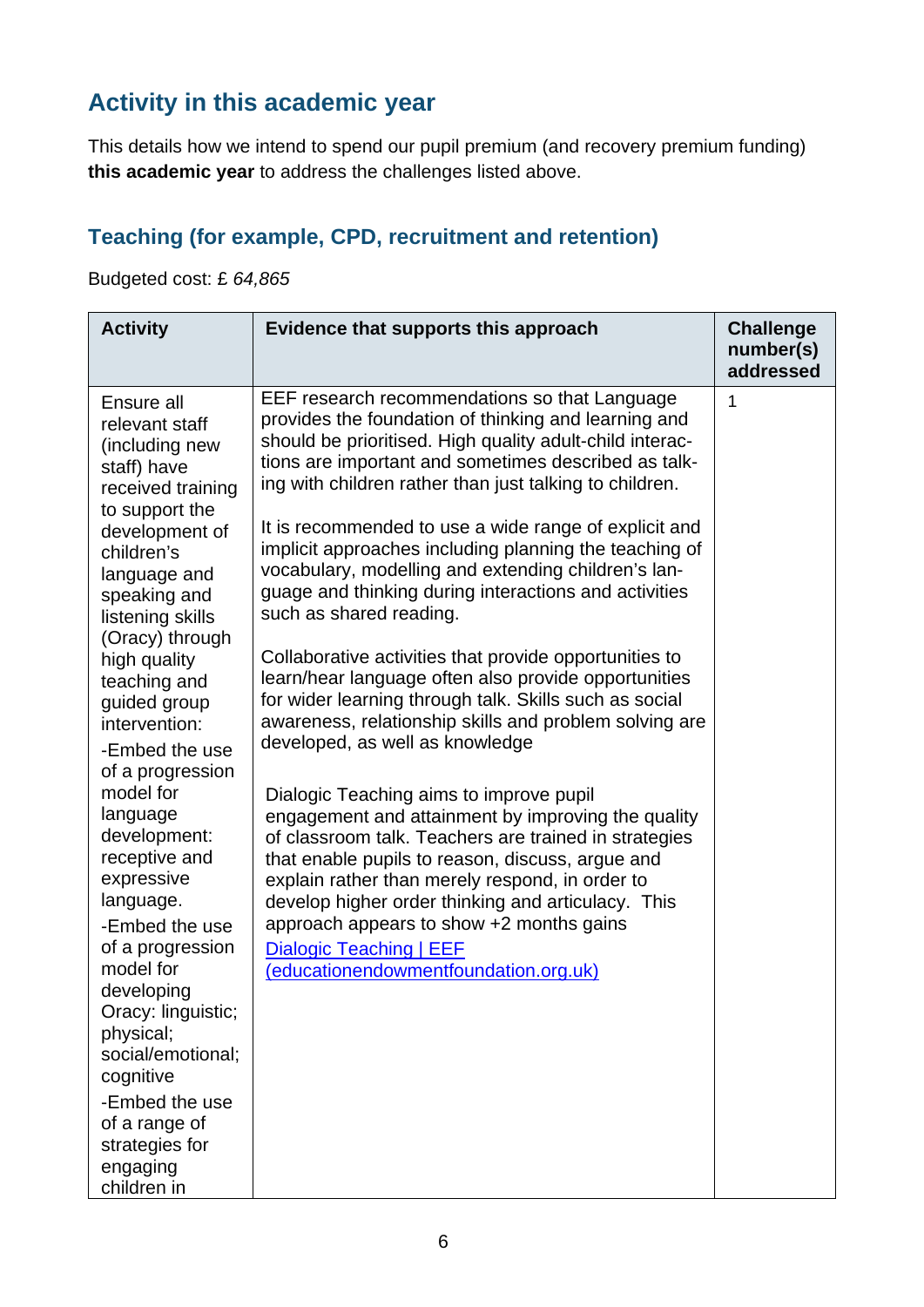| speaking and<br>listening<br>activities.<br>-Embed<br>teaching<br>approaches for<br>facilitating<br>language                                                                                                                                 |                                                                                                                                                                                                                                                                                                                                                                                                                                                                                                                                                                                                                                |         |
|----------------------------------------------------------------------------------------------------------------------------------------------------------------------------------------------------------------------------------------------|--------------------------------------------------------------------------------------------------------------------------------------------------------------------------------------------------------------------------------------------------------------------------------------------------------------------------------------------------------------------------------------------------------------------------------------------------------------------------------------------------------------------------------------------------------------------------------------------------------------------------------|---------|
| development<br>from YR to Y6.                                                                                                                                                                                                                |                                                                                                                                                                                                                                                                                                                                                                                                                                                                                                                                                                                                                                |         |
| Ensure that all<br>weaker readers<br>receive timely<br>support and<br>intervention in<br>order to<br>accelerate<br>progress<br>through high<br>quality teaching<br>and in class<br>intervention in<br>phonics and<br>reading fluency.        | Phonics approaches have been consistently found to<br>be effective in supporting younger readers to master<br>the basics of reading, with an average impact of an<br>additional four months' progress. Research suggests<br>that phonics is particularly beneficial for younger<br>learners (4-7 year olds) as they begin to read.<br>https://educationendowmentfoundation.org.uk/eviden<br>ce-summaries/teaching-learning-toolkit/phonics/                                                                                                                                                                                    | 2, 5    |
| Ensure all<br>relevant staff<br>(including new<br>staff) have<br>received training<br>to support the<br>development of<br>children's<br>comprehension<br>skills high<br>quality teaching<br>and structured<br>guided reading<br>intervention | Research shows that on average, reading<br>comprehension approaches improve learning by an<br>additional five months' progress over the course of a<br>school year. These approaches appear to be<br>particularly effective for older readers (aged 8 or<br>above). Successful reading comprehension<br>approaches carefully select activities for pupils<br>according to their reading capabilities, and ensure<br>that texts provide an effective, but not overwhelming,<br>challenge.<br>https://educationendowmentfoundation.org.uk/eviden<br>ce-summaries/teaching-learning-toolkit/reading-<br>comprehension-strategies/ | 1, 2, 5 |
| Ensure all<br>relevant staff<br>(including new<br>staff) have<br>received training<br>to support the<br>development of<br>early writing<br>skills through<br>high quality<br>teaching and<br>structured                                      | Extensive research of effective literacy teaching<br>conducted by the EEF shows that the following will<br>have the greatest impact on children's learning:<br>In KS1, Promote fluent written transcription skills<br>$\bullet$<br>by encouraging extensive and purposeful practice<br>and explicitly teaching spelling<br>In KS2 Teach writing composition strategies<br>٠<br>through modelling and supported practice and                                                                                                                                                                                                    | 3       |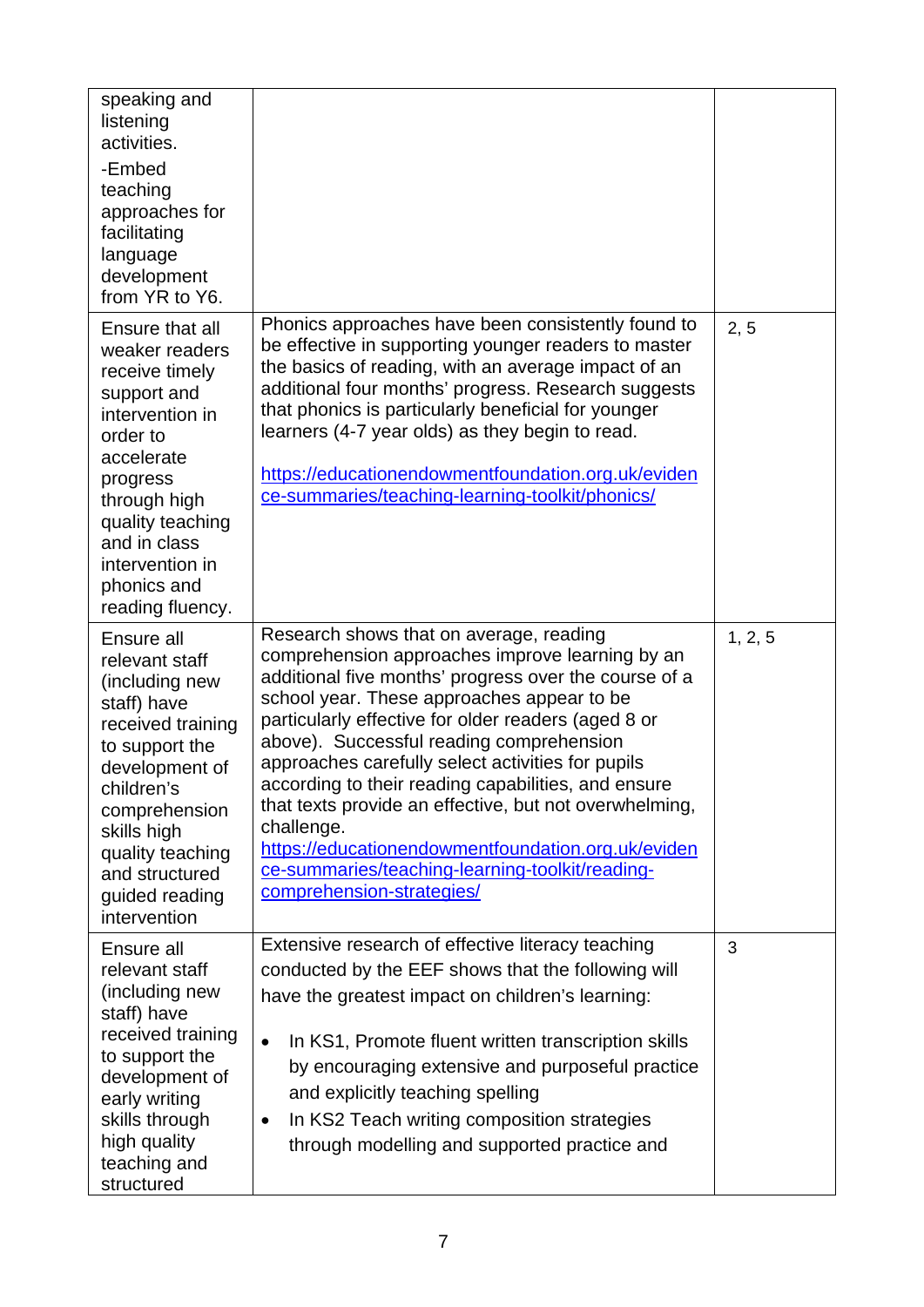| guided writing                     | develop pupils' transcription and sentence                                                                |                |
|------------------------------------|-----------------------------------------------------------------------------------------------------------|----------------|
| intervention                       | construction skills through extensive practice                                                            |                |
|                                    |                                                                                                           |                |
|                                    | <b>Improving Literacy in Key Stage 1   EEF</b>                                                            |                |
|                                    | (educationendowmentfoundation.org.uk)                                                                     |                |
|                                    | KS2 Literacy Guidance - Poster.pdf                                                                        |                |
|                                    | (d2tic4wvo1iusb.cloudfront.net)                                                                           |                |
|                                    |                                                                                                           |                |
| Ensure all<br>relevant staff       | There are a number of meta-analyses which indicate<br>that, on average, mastery learning approaches are   | $\overline{4}$ |
| (including new                     | effective.                                                                                                |                |
| staff) have                        | https://educationendowmentfoundation.org.uk/eviden                                                        |                |
| received training                  | ce-summaries/teaching-learning-toolkit/mastery-<br>learning/                                              |                |
| to support the<br>development of   |                                                                                                           |                |
| declarative and                    | On average, early numeracy approaches have                                                                |                |
| procedural                         | a positive impact on learning equivalent to                                                               |                |
| maths skills                       | approximately six additional months' progress for                                                         |                |
| through high                       | early mathematics outcomes. There is some                                                                 |                |
| quality teaching<br>and structured | variation between approaches, which suggests that                                                         |                |
| guided group                       | the choice of approach and the way in which<br>strategies are introduced are important. Approaches        |                |
| intervention to                    | tend to produce larger effects when they are                                                              |                |
| ensure mastery                     | designed to develop a particular mathematical skill                                                       |                |
| of these<br>elements.              | (such a counting or estimating), commit a regular                                                         |                |
|                                    | amount of time to developing mathematics (between<br>two and three hours per week), designed specifically |                |
|                                    | for the early years setting involved, and include                                                         |                |
|                                    | some specific individual interaction.                                                                     |                |
|                                    |                                                                                                           |                |
|                                    | Commonly, the most effective early numeracy                                                               |                |
|                                    | approaches include individual and small group work,                                                       |                |
|                                    | and balance guided interaction with both direct<br>teaching and child-led activities, depending on the    |                |
|                                    | age and capabilities of the child. A number of studies                                                    |                |
|                                    | also indicate that it is important for early years                                                        |                |
|                                    | professionals to understand young children's                                                              |                |
|                                    | mathematical development (such as the typical                                                             |                |
|                                    | stages in learning to count) and to understand how<br>to assess this development. This understanding will |                |
|                                    | support the provision of more effective activities.                                                       |                |
|                                    |                                                                                                           |                |
|                                    | Gains using this approach are approximately 5                                                             |                |
|                                    | months.                                                                                                   |                |
|                                    |                                                                                                           |                |
|                                    | <b>Education Endowment Foundation   EEF</b>                                                               |                |
|                                    |                                                                                                           |                |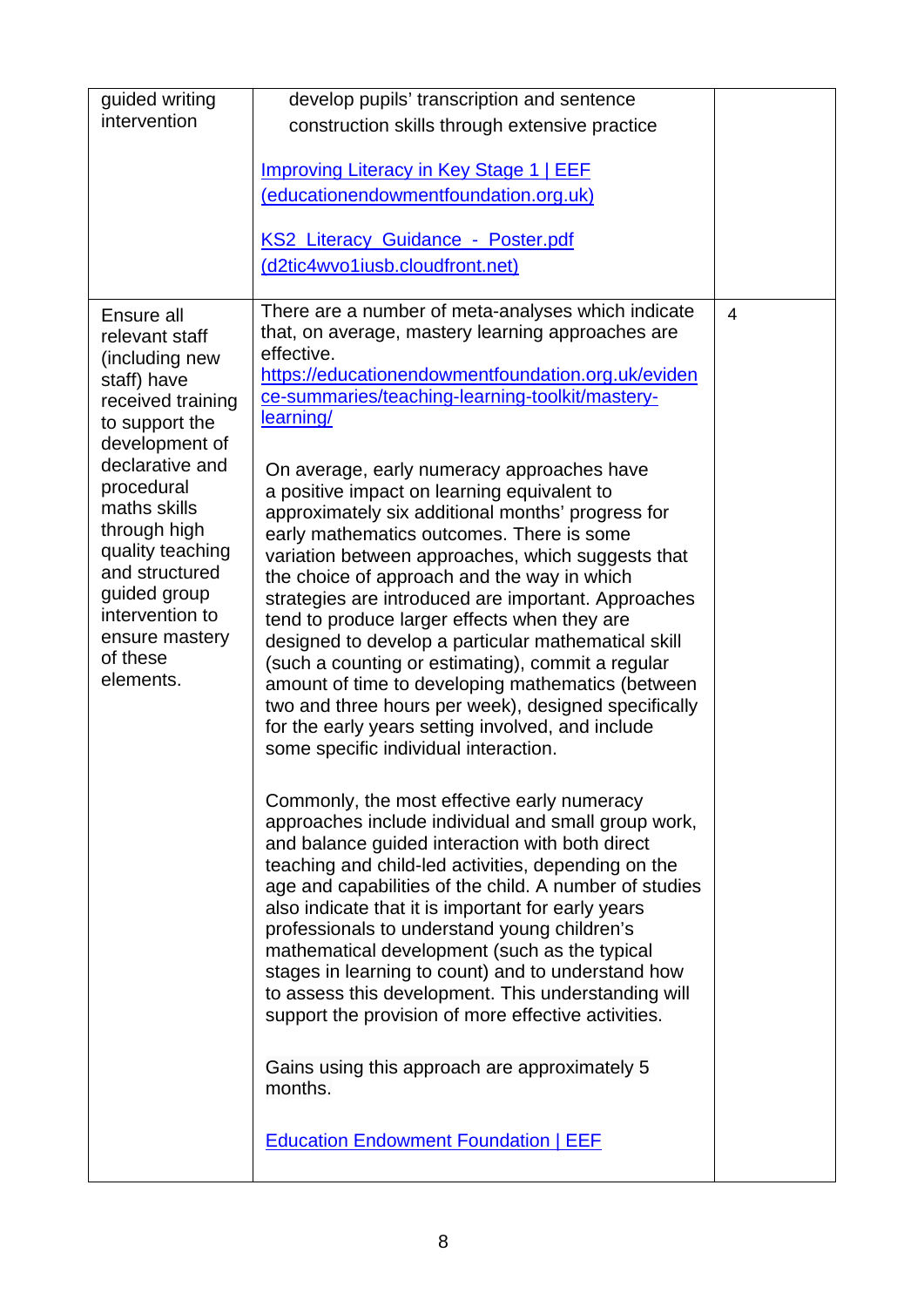### **Targeted academic support (for example, tutoring, one-to-one support structured interventions)**

Budgeted cost: £ *105,265*

| <b>Activity</b>                                                                                                                                                               | Evidence that supports this approach                                                                                                                                                                                                                                                                                                                                                                                                                                                                                                                                                                                                                                                                                                                                                          | <b>Challenge</b><br>number(s)<br>addresse<br>d |
|-------------------------------------------------------------------------------------------------------------------------------------------------------------------------------|-----------------------------------------------------------------------------------------------------------------------------------------------------------------------------------------------------------------------------------------------------------------------------------------------------------------------------------------------------------------------------------------------------------------------------------------------------------------------------------------------------------------------------------------------------------------------------------------------------------------------------------------------------------------------------------------------------------------------------------------------------------------------------------------------|------------------------------------------------|
| Establish and<br>embed small<br>group and 1:1<br>interventions<br>such as NELI<br>and Language<br>Links to<br>accelerate<br>acquisition of<br>language<br>skills.             | There is an extensive evidence base showing the im-<br>pact of communication and language approaches. The<br>evidence is relatively consistent, suggesting that com-<br>munication and language approaches can be success-<br>ful in a variety of environments. The EEF evidence<br>base suggests that communication and language inter-<br>ventions have a high impact of 6 months gains, for a<br>low cost and this is based on extensive evidence.<br><b>Literacy   EEF (educationendowmentfoundation.org.uk)</b><br>NELI interventions have been shown to add on aver-<br>age 4+ months progress.<br><b>Nuffield Early Language Intervention   EEF (educa-</b><br>tionendowmentfoundation.org.uk)                                                                                         | $\mathbf{1}$                                   |
| <b>Establish</b><br>small group<br>and $1-1$<br>phonics and<br>fluency<br>interventions<br>for<br>disadvantage<br>d pupils falling<br>behind age-<br>related<br>expectations. | Studies in England have shown that c pupils eligible for<br>free school meals typically receive similar or slightly<br>greater benefit from phonics interventions and<br>approaches. This is likely to be due to the explicit<br>nature of the instruction and the intensive support<br>provided.<br>It is possible that some disadvantaged pupils may not<br>develop phonological awareness at the same rate as<br>other pupils, having been exposed to fewer words<br>spoken and books read in the home. Targeted phonics<br>interventions may therefore improve decoding skills<br>more quickly for pupils who have experienced these<br>barriers to learning. Intervention has been shown to<br>have +5 months impact on learning.<br>Phonics   EEF (educationendowmentfoundation.org.uk) | 2, 3, 5                                        |
| Establish<br>small group<br>and $1-1$<br>"writing<br>fluency"<br>interventions<br>for<br>disadvantage<br>d pupils falling<br>behind age-                                      | Extensive research of effective literacy teaching<br>conducted by the EEF shows that the following will<br>have the greatest impact on children's learning:<br>In KS1, Promote fluent written transcription skills by<br>$\bullet$<br>encouraging extensive and purposeful practice and<br>explicitly teaching spelling<br>In KS2 Teach writing composition strategies<br>$\bullet$<br>through modelling and supported practice and                                                                                                                                                                                                                                                                                                                                                           | 3                                              |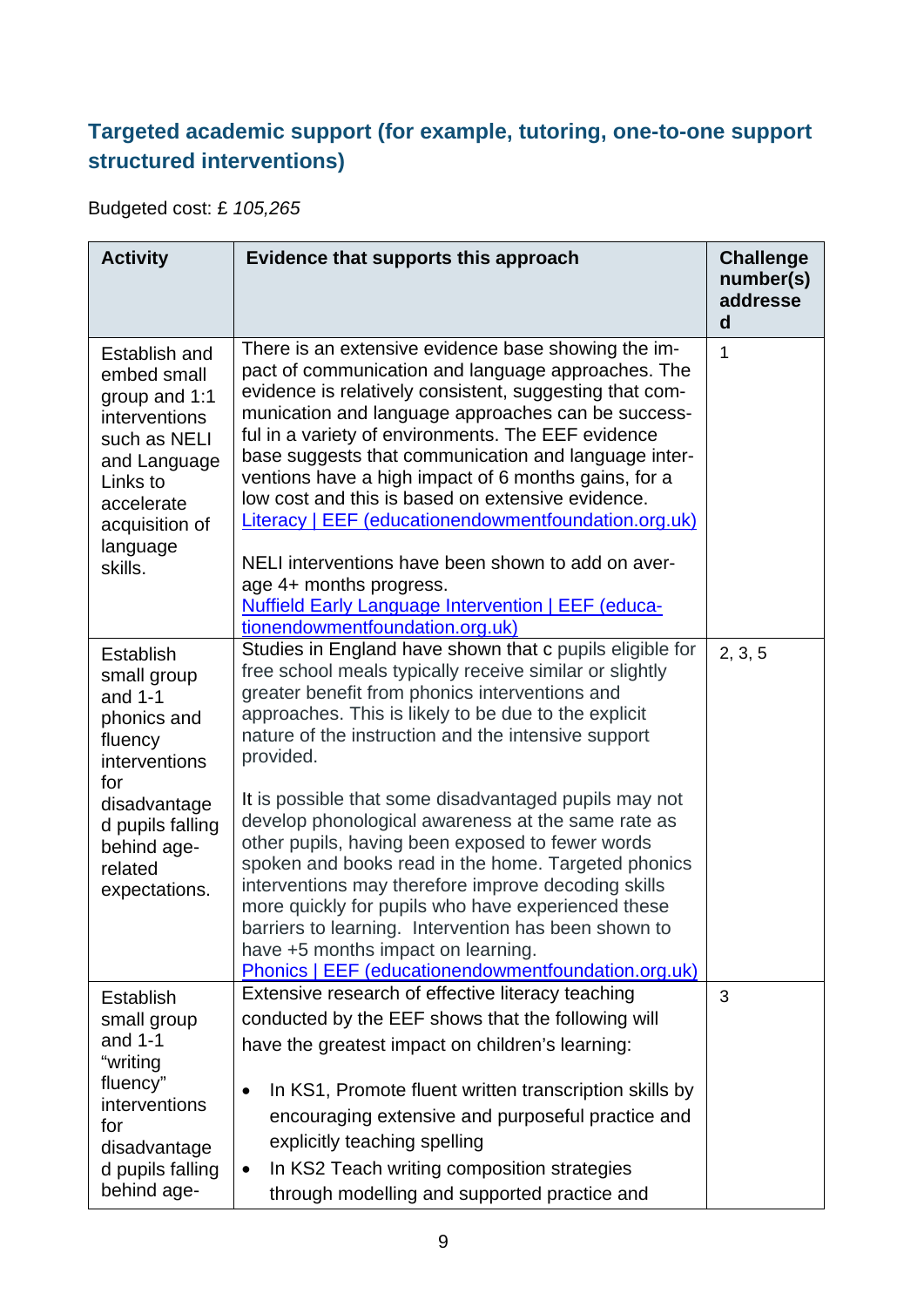| related                                                                                                                                                                  | develop pupils' transcription and sentence                                                                                                                                                                                                                                                                                                                                                                                                                                                                                                                                                                                                                                            |                |
|--------------------------------------------------------------------------------------------------------------------------------------------------------------------------|---------------------------------------------------------------------------------------------------------------------------------------------------------------------------------------------------------------------------------------------------------------------------------------------------------------------------------------------------------------------------------------------------------------------------------------------------------------------------------------------------------------------------------------------------------------------------------------------------------------------------------------------------------------------------------------|----------------|
| expectations                                                                                                                                                             | construction skills through extensive practice                                                                                                                                                                                                                                                                                                                                                                                                                                                                                                                                                                                                                                        |                |
| e.g. Magic<br>spelling.                                                                                                                                                  |                                                                                                                                                                                                                                                                                                                                                                                                                                                                                                                                                                                                                                                                                       |                |
|                                                                                                                                                                          | <b>Improving Literacy in Key Stage 1   EEF</b>                                                                                                                                                                                                                                                                                                                                                                                                                                                                                                                                                                                                                                        |                |
|                                                                                                                                                                          | (educationendowmentfoundation.org.uk)                                                                                                                                                                                                                                                                                                                                                                                                                                                                                                                                                                                                                                                 |                |
|                                                                                                                                                                          | <b>KS2 Literacy Guidance - Poster.pdf</b>                                                                                                                                                                                                                                                                                                                                                                                                                                                                                                                                                                                                                                             |                |
|                                                                                                                                                                          | (d2tic4wvo1iusb.cloudfront.net)                                                                                                                                                                                                                                                                                                                                                                                                                                                                                                                                                                                                                                                       |                |
| Embed<br>Establish<br>small group<br>and $1-1$                                                                                                                           | High quality, targeted support can provide effective<br>extra support for children.                                                                                                                                                                                                                                                                                                                                                                                                                                                                                                                                                                                                   | $\overline{4}$ |
| "maths basics<br>fluency"                                                                                                                                                | Small-group support is more likely to be effective<br>when:                                                                                                                                                                                                                                                                                                                                                                                                                                                                                                                                                                                                                           |                |
| interventions<br>for                                                                                                                                                     | children with the greatest needs are supported<br>by the most experienced staff                                                                                                                                                                                                                                                                                                                                                                                                                                                                                                                                                                                                       |                |
| disadvantage<br>d pupils falling                                                                                                                                         | training, support, and resources are provided<br>for staff using targeted activities                                                                                                                                                                                                                                                                                                                                                                                                                                                                                                                                                                                                  |                |
| behind age-<br>related<br>expectations.                                                                                                                                  | Sessions are brief and regular; and explicit<br>connections are made between targeted<br>support and everyday activities or teaching                                                                                                                                                                                                                                                                                                                                                                                                                                                                                                                                                  |                |
|                                                                                                                                                                          | Using an approach or programme that is evidence-<br>based and has been independently evaluated is<br>a good starting point                                                                                                                                                                                                                                                                                                                                                                                                                                                                                                                                                            |                |
| Provide<br>tutoring for Y6,<br>who were ARE<br>in reading,<br>writing and<br>maths before<br>the pandemic<br>but have fallen<br>behind due to<br>disrupted<br>schooling. | In the EEF Attainment Gap 2017 report, it states that<br>targeted small group and one-to-one interventions<br>have the potential for the largest immediate impact on<br>attainment<br>https://educationendowmentfoundation.org.uk/evidence<br>-summaries/attainment-gap/                                                                                                                                                                                                                                                                                                                                                                                                              | 2, 3, 4, 5     |
|                                                                                                                                                                          | Studies in England have shown that pupils eligible for<br>free school meals typically receive additional benefits<br>from one to one tuition. Low attaining pupils are partic-<br>ularly likely to benefit, with +5 months gains evident.                                                                                                                                                                                                                                                                                                                                                                                                                                             |                |
|                                                                                                                                                                          | One to one tuition approaches can enable pupils to<br>make effective progress by providing intensive, tar-<br>geted academic support to those identified as having<br>low prior attainment or at risk of falling behind. The ap-<br>proach allows the teacher or tutor to focus exclusively<br>on the needs of the learner and provide teaching that is<br>closely matched to each pupil's understanding. One to<br>one tuition offers greater levels of interaction and feed-<br>back compared to whole class teaching which can sup-<br>port pupils spend more time on new or unfamiliar, over-<br>come barriers to learning and increase their progress<br>through the curriculum. |                |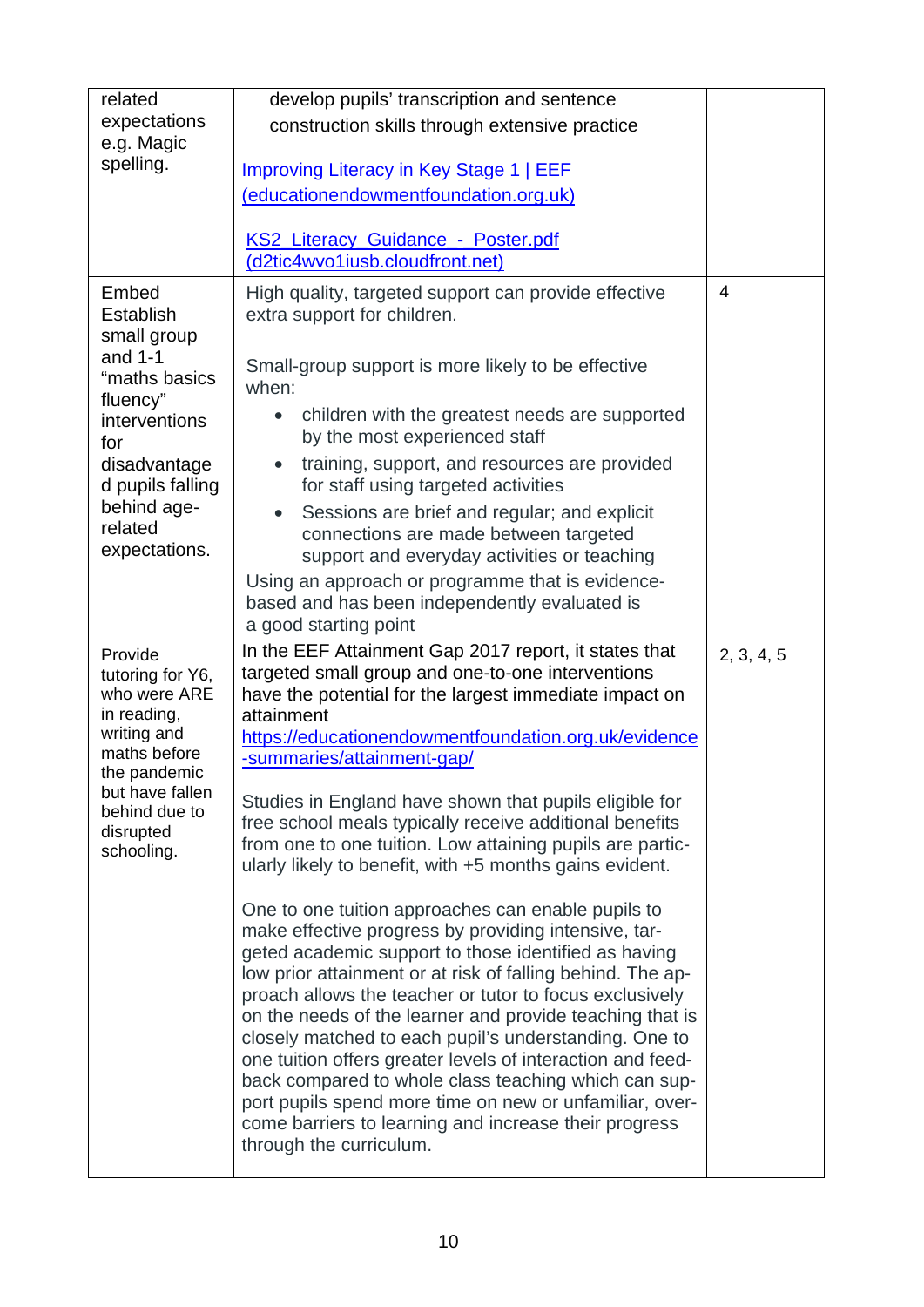## **Wider strategies (for example, related to attendance, behaviour, wellbeing)**

Budgeted cost: £ *34,000*

| <b>Activity</b>                                                                                                                                                                      | Evidence that supports this approach                                                                                                                                                                                                                                                                                                                                                                                                                                          | <b>Challenge</b><br>number(s)<br>addressed |
|--------------------------------------------------------------------------------------------------------------------------------------------------------------------------------------|-------------------------------------------------------------------------------------------------------------------------------------------------------------------------------------------------------------------------------------------------------------------------------------------------------------------------------------------------------------------------------------------------------------------------------------------------------------------------------|--------------------------------------------|
| <b>Further</b><br>strengthening<br>school's social,<br>emotional and<br>mental health<br>provision by<br>implementing<br>and embedding<br>a number of<br>whole school<br>strategies. | Research into pupil resilience demonstrates that<br>a key factor that helps disadvantaged children<br>buck the trend and succeed in life against the<br>odds is their strong personal and social skills<br>(Aiming high for children, HM Treasury and<br>DfES, 2007)<br>In order to support pupils' social and emotional<br>needs, the EEF Guidance Report: Improving so-<br>cial and emotional learning in primary schools<br>shows that interventions which are targeted at | 6                                          |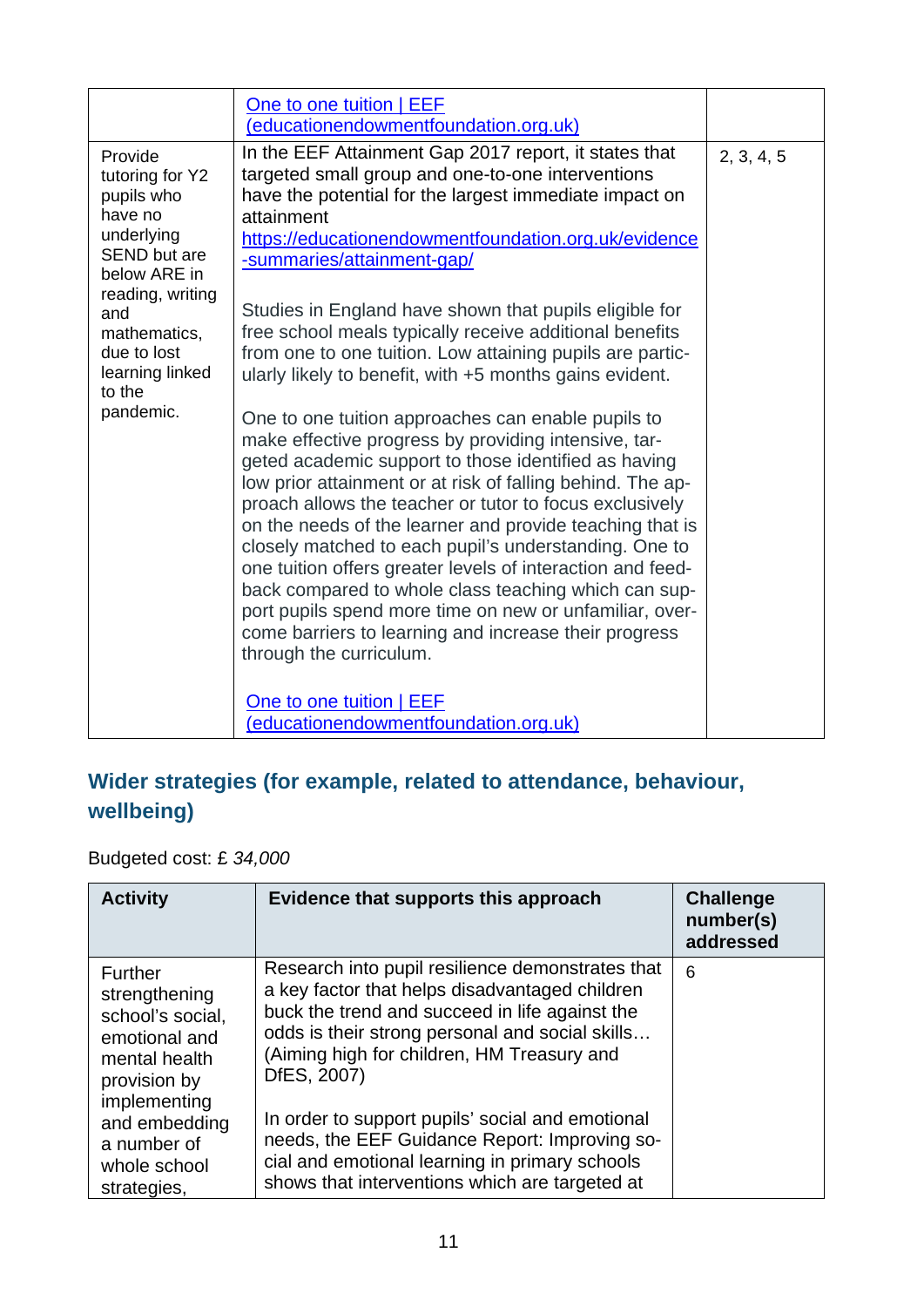| including zones<br>of regulation and<br>social stories to<br>help children<br>engage<br>academically.              | social and emotional learning have an identifia-<br>ble and significant impact on attitudes to learn-<br>ing, social relationships in school and attainment<br>(on average +4 months progress). https://educa-<br>tionendowmentfoundation.org.uk/evidence-sum-<br>maries/teaching-learningtoolkit/social-and-emo-<br>tional-learning/.<br>Therefore, leaders ensure that:<br>• All adults are provided with on-going training<br>for supporting children's social, emotional and<br>mental health needs.<br>• TAs and other support staff are well trained<br>and receive on-going CPD to ensure that they<br>have the knowledge and skills to support chil-<br>dren's social, emotional and mental health.<br>• TAs and other staff are well trained and have<br>expertise in using well researched programs for<br>supporting children's social, emotional and men-<br>tal health |                |
|--------------------------------------------------------------------------------------------------------------------|-------------------------------------------------------------------------------------------------------------------------------------------------------------------------------------------------------------------------------------------------------------------------------------------------------------------------------------------------------------------------------------------------------------------------------------------------------------------------------------------------------------------------------------------------------------------------------------------------------------------------------------------------------------------------------------------------------------------------------------------------------------------------------------------------------------------------------------------------------------------------------------|----------------|
| Further<br>developing the<br>role of support<br>staff to support<br>families with<br>attendance and<br>acute needs |                                                                                                                                                                                                                                                                                                                                                                                                                                                                                                                                                                                                                                                                                                                                                                                                                                                                                     | $\overline{7}$ |
| Provide a range<br>curriculum and<br>enrichment<br>opportunities to<br>develop<br>children's<br>cultural capital   | In line with the research, providing pupils with<br>access to a full range of educational<br>experiences can decrease outcome gaps.<br>https://www.gov.uk/government/publications/the-<br>pupil-premium-how-schools-are-spending-the-<br>funding-successfully -                                                                                                                                                                                                                                                                                                                                                                                                                                                                                                                                                                                                                     | 8              |

**Total budgeted cost: £64,865** (Teaching) **+ £105,265** (Targeted Academic Support) **+ £34,000** (Wider Strategies) **= £186,265**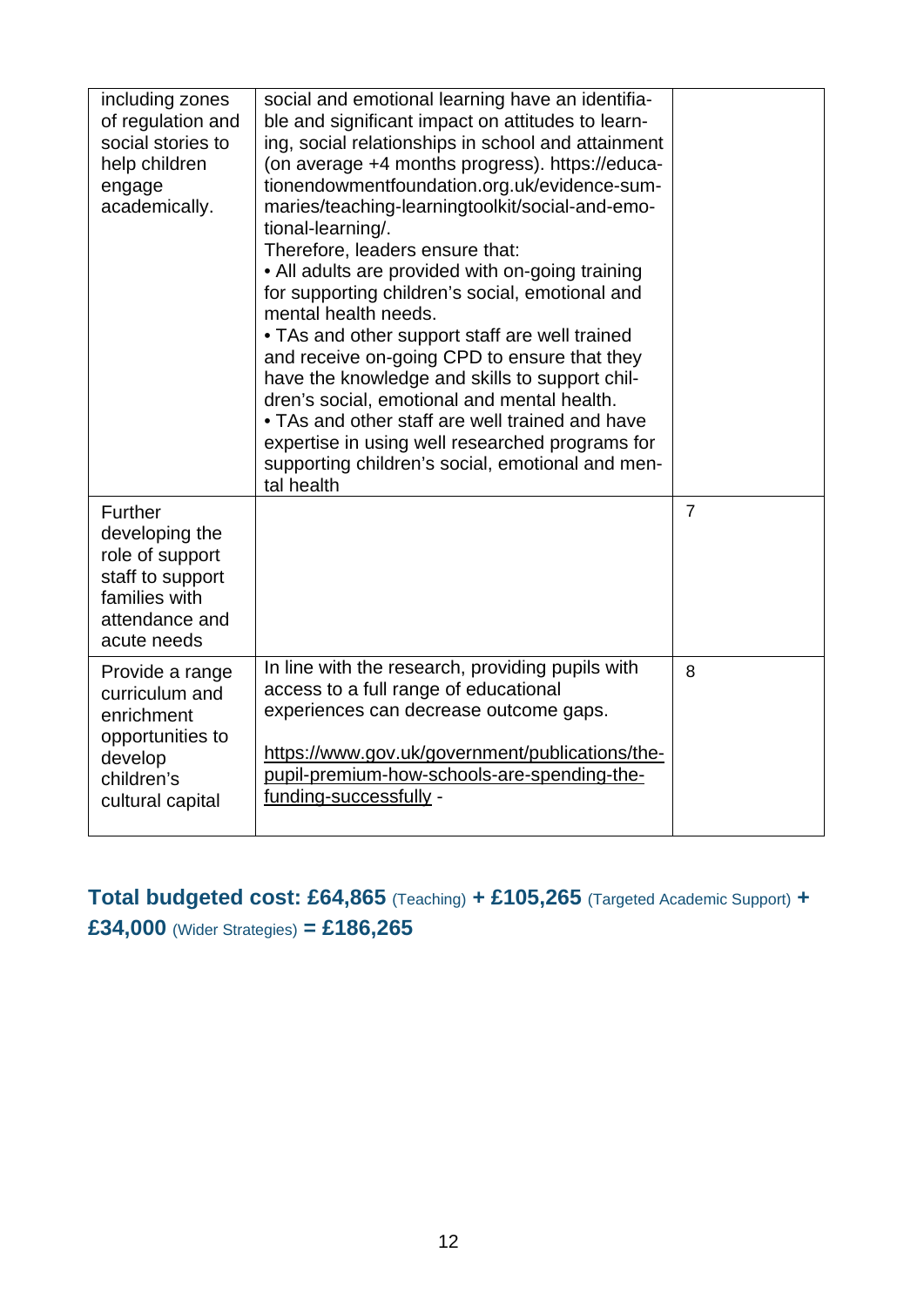# **Part B: Review of outcomes in the previous academic year**

### **Pupil premium strategy outcomes**

This details the impact that our pupil premium activity had on pupils in the 2020 to 2021 academic year.

*Due to COVID-19, performance measures have not been published for 2020 to 2021, and 2020 to 2021 results will not be used to hold schools to account. Given this, please point to any other pupil evaluations undertaken during the 2020 to 2021 academic year, for example, standardised teacher administered tests or diagnostic assessments such as rubrics or scales.*

*If last year marked the end of a previous pupil premium strategy plan, what is your assessment of how successfully the intended outcomes of that plan were met?* 

The Covid pandemic and subsequent Lockdowns impacted on the steps taken in 20-21 to improve outcomes for disadvantaged pupils. However the following positive affects were noted:

- NELI intervention data shows that out of the 10 PP pupils who took part in the intervention, 100% achieved the targets set within the allocated timeframe. Improvements were made in spoken language, understanding of new words, listening skills and expressive language.
- Extra support enabled small group teaching, at a stage appropriate level for those PP children, who needed an adapted/differentiated curriculum. In EYFS, staffing for mornings was higher to prioritise the acquisition of essential language, literacy and mathematics skills in the first years of school. During afternoons, TAs delivered interventions, targeting PP children, as well as supporting children with learning within the wider curriculum. Indications showed that PP children made clear gains in their word recognition and fluency skills as a result of the support provided.
- Reading intervention data shows that 73% of PP children achieved intervention targets set within the allocated timeframe with improvements evident in word reading, fluency and comprehension.
- Maths intervention data showed that 84% of PP children achieved the intervention targets set within the allocated timeframe, with improvements evident in fluency, multiplication tables recall and calculation skills
- SEMH intervention data showed that 94% of PP children achieved desired outcomes within the allocated timeframe. This was evidenced through increased levels of engagement, improved self-confidence, independence and resilience.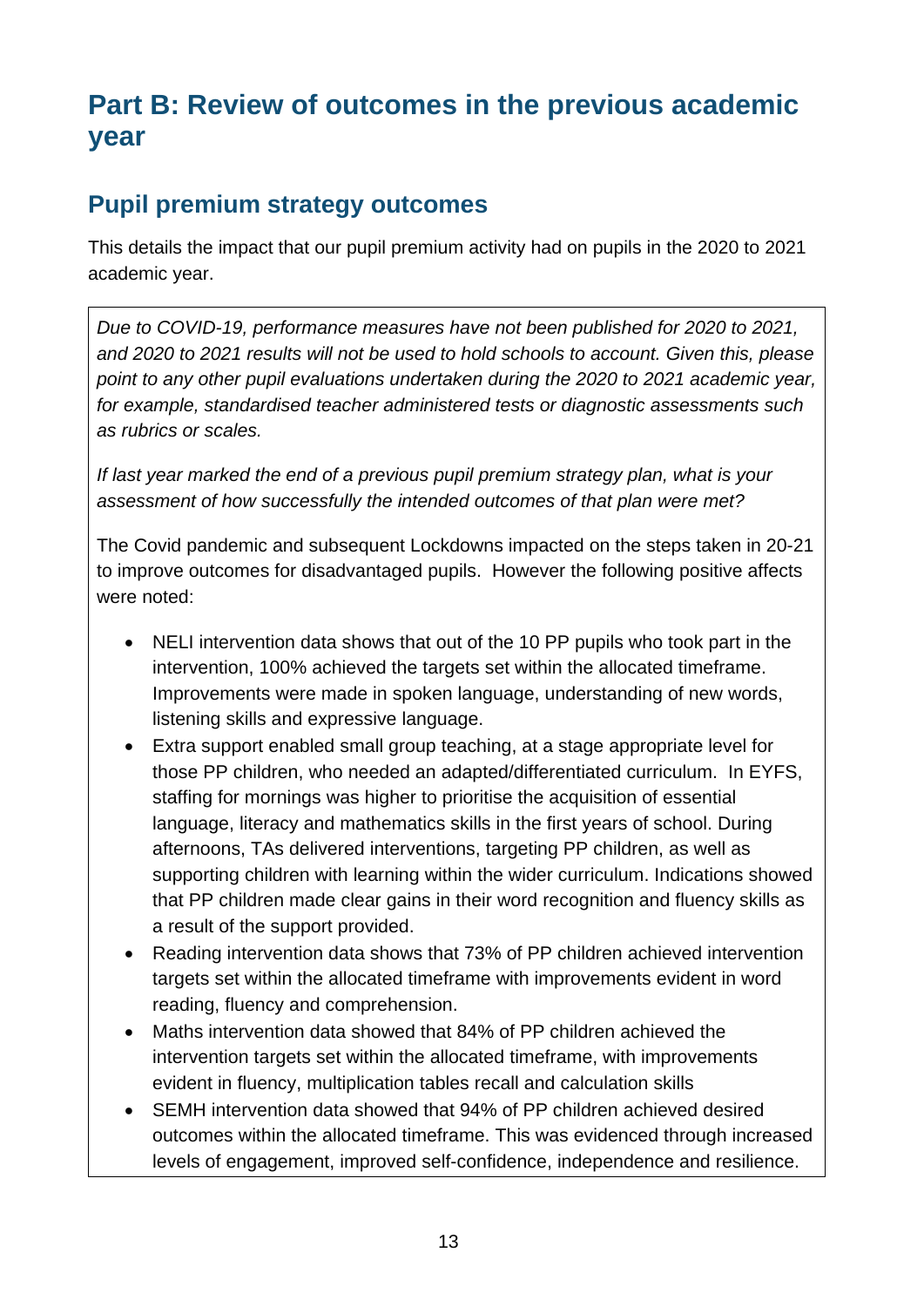• Attendance of PP pupils has increased slightly in 2020-21 compared to last year's figures 2019-20.

### **Externally provided programmes**

*Please include the names of any non-DfE programmes that you purchased in the previous academic year. This will help the Department for Education identify which ones are popular in England*

| <b>Programme</b> | <b>Provider</b> |
|------------------|-----------------|
| N/a              | N/a             |

## **Service pupil premium funding (optional)**

*For schools that receive this funding, you may wish to provide the following information:* 

| <b>Measure</b>                                                                    | <b>Details</b> |
|-----------------------------------------------------------------------------------|----------------|
| How did you spend your service pupil<br>premium allocation last academic year?    | N/a            |
| What was the impact of that spending on<br>service pupil premium eligible pupils? | N/a            |